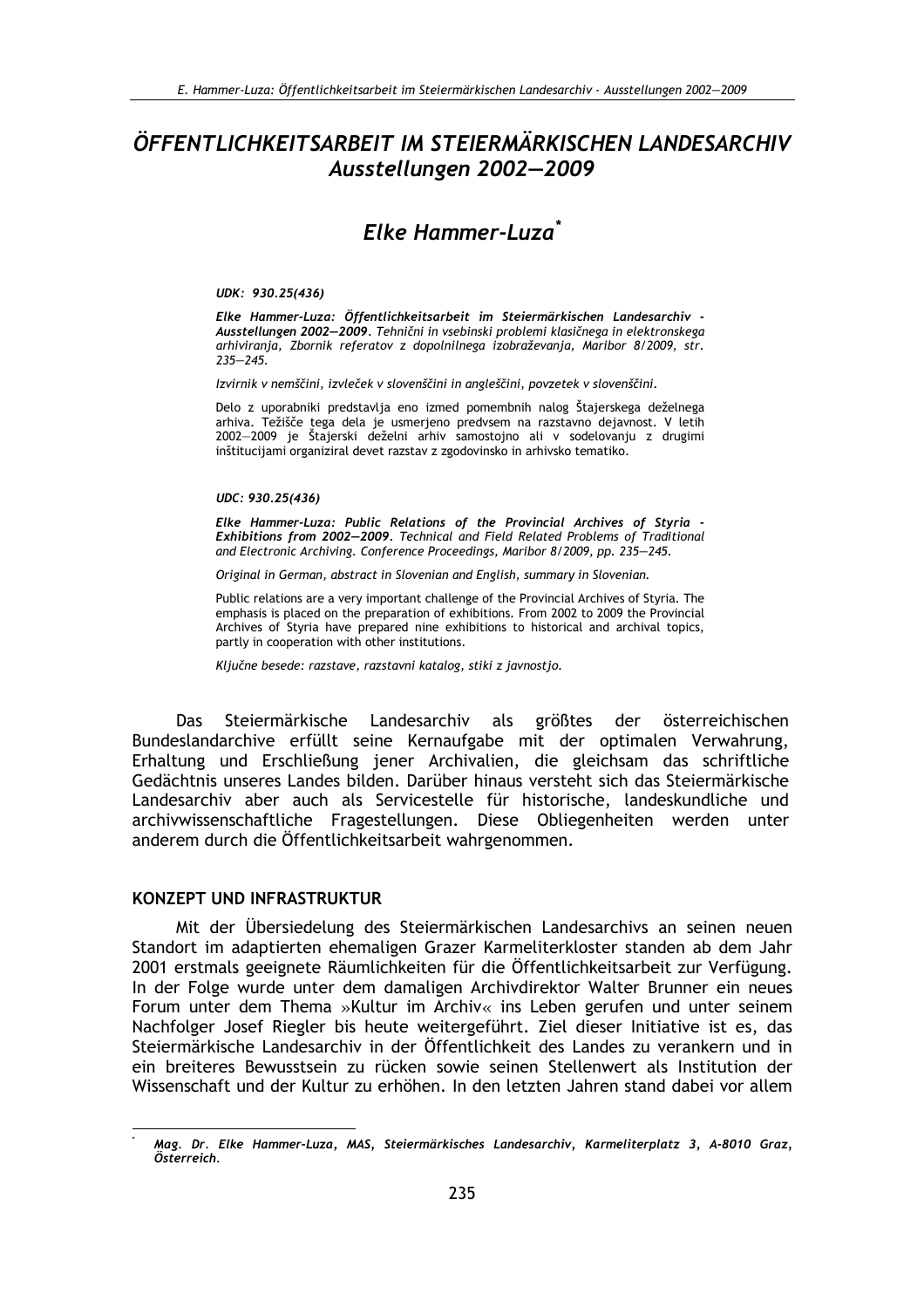die Ausstellungstätigkeit im Vordergrund. Das Zielpublikum sind dabei nicht nur Fachkolleginnen und -kollegen, sondern in erster Linie interessierte Laien, denen zugleich die Schwellenangst vor dem Besuch eines Archivs genommen und die Institution mit ihrem umfassenden Angebot näher gebracht werden soll. Die Themenwahl für eine Ausstellung erfolgt nach unterschiedlichen Gesichtspunkten: Einerseits können bestimmte Anlässe oder historische Jubiläen ausschlaggebend sein, andererseits spielen natürlich Fragen der Archivwissenschaft bzw. der Archivtechnik eine Rolle.

Das Steiermärkische Landesarchiv besitzt im Erdgeschoß einen eigenen, 112 Quadratmeter großen Ausstellungsraum. Der Raum ist länglich, gewölbt und hat an der Breitseite ein Fenster, das aber völlig abgedeckt werden kann. An den Längsseiten weist der Raum eine Gliederung durch jeweils zwei Nischen auf, was eine gewisse Vorgabe für den Ausstellungsaufbau bedeutet. In der Regel wird auch jener Gang, der vom Foyer zum Ausstellungsraum führt, in die Gestaltung mit einbezogen.



Im ersten Stock des Hauses steht schließlich noch ein 150 Personen fassender Veranstaltungssaal zur Verfügung, der für das Rahmenprogramm Verwendung findet bzw. bei Bedarf auch als Ausstellungsfläche genützt werden kann. Der Ausstellungsraum ist mit verstellbaren Beleuchtungskörpern auf Schienen ausgestattet, wobei überwiegend Kaltlichtleuchten montiert sind, die das Objekt selbst bei hoher Lichtstärke nicht erwärmen und dadurch eventuell beschädigen. Bei der Ausstellung von sensiblen Exponaten, wie Aquarellen oder Zeichnungen, werden darüber hinaus weitere konservatorische Schutzmaßnahmen - etwa die Anbringung von Lichtschutzfolien - vorgenommen. Für die Präsentation der Objekte stehen als Grundausstattung mehrere freistehende Flach- und Hochvitrinen sowie Paneele zur Verfügung, die bei Bedarf ergänzt werden können. Bei der Gestaltung und beim Aufbau einer Ausstellung wird aus Kostengründen versucht, so viele Bereiche wie möglich durch hauseigene Mitarbeiter abzudecken. Zugekauft werden in der Regel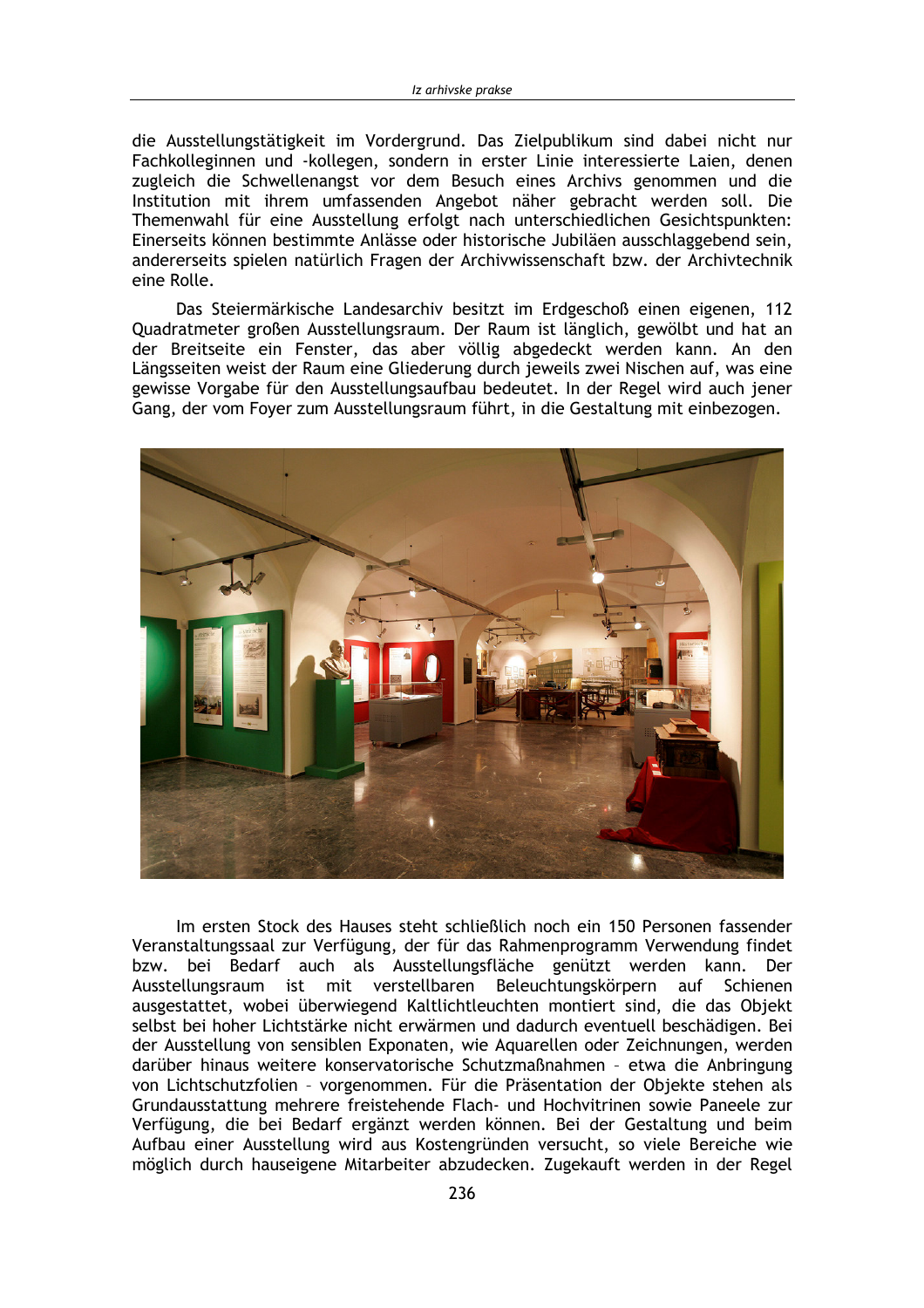nur die Leistungen eines Graphikers. Die Kooperation mit anderen Institutionen ist hingegen sehr erwünscht. In der Vergangenheit wurden immer wieder Ausstellungen in Zusammenarbeit mit Museen, Archiven bzw. universitären Einrichtungen aus dem In- und Ausland konzipiert. Bei der Auswahl der Obiekte ist man natürlich ebenfalls auf den Leihverkehr angewiesen, wenn auch der Schwerpunkt auf den eigenen Beständen des Steiermärkischen Landesarchivs liegen sollte.

## ORGANISATION UND ABWICKLUNG

Hinsichtlich der Öffnungszeiten einer Ausstellung ist das Steiermärkische Landesarchiv an die Öffnungszeiten des Lesesaals gebunden. Das heißt, dass Ausstellungen grundsätzlich montags, dienstags und donnerstags von 9 bis 17 Uhr, mittwochs von 9 bis 19 Uhr und freitags von 9 bis 13 Uhr zugänglich sind. Einschränkungen gibt es allerdings während der Sommerferien, da das Archiv in diesen Wochen nur bis maximal 15 Uhr geöffnet hat. Eine Ausweitung dieser Öffnungszeiten ist insofern problematisch, da kein eigenes Aufsichtspersonal für die Ausstellungen zur Verfügung steht. Die Räumlichkeiten werden nur mit Videokameras und Alarmanlagen von der Portiersloge aus überwacht, was voraussetzt, dass alle Exponate ausreichend gesichert sind. Nur bei einer einzigen Ausstellung standen bisher ausreichende finanzielle Mittel zur Verfügung, so dass Personal zugekauft und der Ausstellungsbetrieb auch am Wochenende aufrecht gehalten werden konnte. Bei der Konzeption der Ausstellungen wird darauf geachtet, dass sie durch Verwendung von Schautafeln selbsterklärend sind und die Besucher keiner speziellen Führung bedürfen. Auf Wunsch werden allerdings für angemeldete Gruppen kostenlose Führungen veranstaltet. Von der in der Anfangsphase versuchten Einhebung von Eintrittsgebühren ist man mittlerweile wegen des hohen Verwaltungsaufwandes wieder abgegangen, außerdem konnte oft keine klare Trennung zwischen Ausstellungs- und Archivbetrieb gezogen werden. Von dieser Regelung blieb nur eine über den Rahmen hinausgehende Sonderausstellung ausgenommen, sonst ist der Besuch der Ausstellungen kostenlos. Wie lange eine Ausstellung gezeigt wird, hängt natürlich von den Rahmenbedingungen ab. Generell ist aber festzuhalten, dass eine mehrmonatige Nutzung angestrebt wird und nicht - wie noch 2002 und 2003 mehrere Ausstellungen pro Jahr gezeigt werden, da die Personalressourcen im Haus dafür nicht ausreichen.

Jede Ausstellung wird im Steiermärkischen Landesarchiv mit einem Festakt eröffnet. Nach Möglichkeit nimmt diese Eröffnung der Landeshauptmann der Steiermark vor, in der Regel in Anwesenheit zahlreicher Ehrengäste. Bei der Eröffnung wird auch eine Publikation zur Ausstellung präsentiert, die - weit über eine Auflistung der gezeigten Objekte hinausgehend - eine wissenschaftlich fundierte Aufarbeitung des Themas bietet. In diese Richtung geht auch das Bestreben, die Ausstellungen mit einem Rahmenprogramm zu versehen, sei es nun ein Symposion, eine Vortragsreihe oder eine Podiumsdiskussion. Durch solche Begleitveranstaltungen kann sich das Steiermärkische Landearchiv zum einen als Forschungseinrichtung positionieren und anderen verstärkt Aufmerksamkeit für zum seine Öffentlichkeitsarbeit erreichen. Der Förderung des Ausstellungsbesuchs dienen aber noch weitere Aktionen. Schon im Vorfeld der Eröffnungsveranstaltung werden Pressekonferenzen abgehalten, Presseinformationen abgegeben und mit Hilfe des Landespressedienstes die lokalen und regionalen Medien angesprochen. Auch während der laufenden Ausstellung wird der Kontakt zu Zeitungen und Rundfunk gehalten, etwa durch die Fokussierung auf besondere Objekte oder Ereignisse oder durch regelmäßige Einschaltungen im Veranstaltungskalender. Plakate und Folder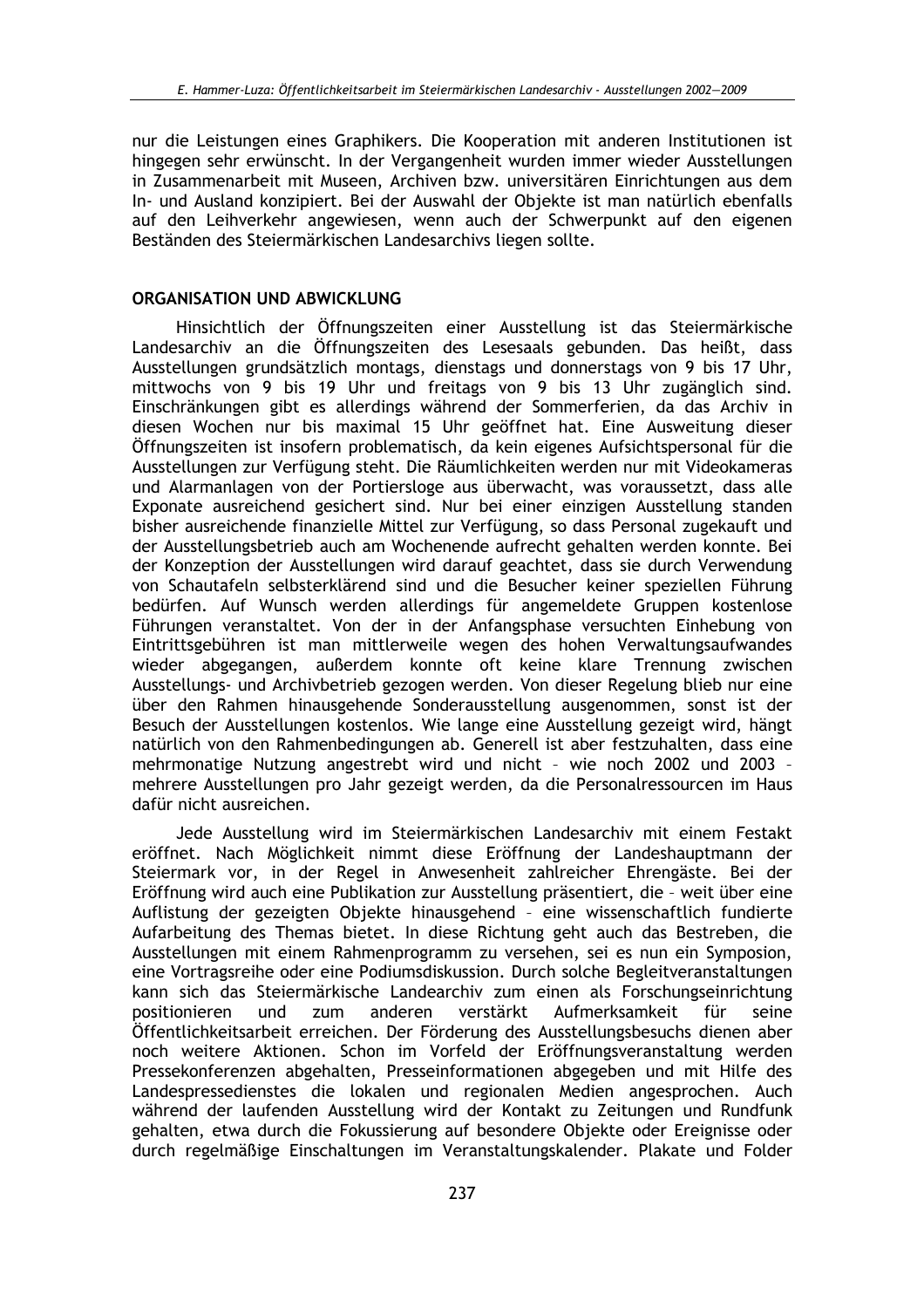ergänzen selbstverständlich die Werbetätigkeit. Ein zielgerichteter Schritt ist außerdem die Zusammenarbeit mit dem Landesschulrat für Steiermark, wodurch Lehrer und Schüler angesprochen werden sollen, das vorhandene Angebot wahrzunehmen.

## AUSSTELLUNGEN IM STEIERMÄRKISCHEN LANDESARCHIV

#### $1<sub>1</sub>$ DIE HABSBURGER ZWISCHEN RHEIN, DONAU UND SAVE

Die erste Ausstellung des Steiermärkischen Landesarchivs nach seiner Übersiedelung in das ehemalige Grazer Karmeliterkloster fand 2002 statt und trug den Titel »Die Habsburger zwischen Rhein, Donau und Save« (23. April bis 15. Juli 2002). Im Kern handelte es sich dabei um eine von der Geschichtswerkstätte Basel konzipierte und von der Abteilung Kultur des Schweizer Kantons Aargau zur Verfügung gestellte Wanderausstellung, die in rund 50 Schautafeln, ergänzt durch einige Objekte und Figurinen, den Aufstieg des ursprünglich oberrheinischen Adelsgeschlechtes der Habsburger zur Dynastie von Weltrang nachzeichnete. Beginnend bei den frühen Habsburgern des 10. Jahrhunderts, über die Wahl Graf Rudolfs von Habsburg zum deutschen König 1273 und den Kampf um das babenbergische Erbe lag der Schwerpunkt dieser Darstellung auf dem Mittelalter und den ehemaligen Stammgebieten des Geschlechtes in Vorderösterreich. Diese allgemeinen Themenbereiche wurden nun von Mitarbeitern des Steiermärkischen Landesarchivs durch den speziellen Blick auf die Geschichte Innerösterreichs erweitert und in Form von heimischen Herrscherurkunden, Diplomen und Prachthandschriften dokumentiert. Graz war ja bereits nach der habsburgischen Länderteilung von 1379 zeitweise Residenz der so genannten »steirischen Linie« der Dynastie und nach der zweiten Länderteilung von 1564 bis 1619 Sitz der innerösterreichischen Habsburger, deren Länder etwa den heutigen »Alpen-Adria-Raum« umfassten. Das Prunkstück der Ausstellung bildete der berühmte steirische Herzogshut aus dem 15. Jahrhundert, der - zumindest vorübergehend - eine Leihgabe des Landesmuseums Joanneum darstellte. Für den Festvortrag bei der Eröffnung der Ausstellung konnte mit Dr. Otto Habsburg, dem ältesten Sohn von Kaiser Karl I. (1916-1918), der damalige Chef des Hauses Habsburg gewonnen werden.

#### $2.$ UNTER HALBMOND UND DOPPELADLER

Noch im gleichen Jahr konnte durch eine Kooperation mit dem Historischen Archiv Sarajevo und dem Museum von Sarajevo eine weitere Ausstellung im Steiermärkischen Landesarchiv gezeigt werden. »Unter Halbmond und Doppeladler« (24. Oktober bis 13. Dezember 2002) präsentierte erstmals Kostbarkeiten aus bosnischen Sammlungen zur Geschichte Sarajevos in Graz.

Die gezeigten Exponate - 90 an der Zahl - umfassten den Zeitraum vom 16. Jahrhundert bis zum Ende der Donaumonarchie 1918. Sie beleuchteten nicht nur verschiedene Bereiche der bosnischen Geschichte, sondern gewährten auch tiefe Einblicke in die spannungsreichen und wechselvollen Beziehungen zwischen dem Osmanischen Reich und der Habsburgermonarchie. Neben dem dokumentarischen und historischen Wert besaßen viele Objekte auch hohen künstlerischen Rang, etwa prächtig ausgestattete Koran-Handschriften aus dem 17., 18. und 19. Jahrhundert, Stiftungsurkunden, eine Sammlung von Derwisch-Texten, aber auch Realien wie altes Schreibgerät oder Teile der traditionellen männlichen Tracht Bosniens. Als ältestes Stück wurde eine Verordnung aus dem Jahre 1532 über die Freiheit des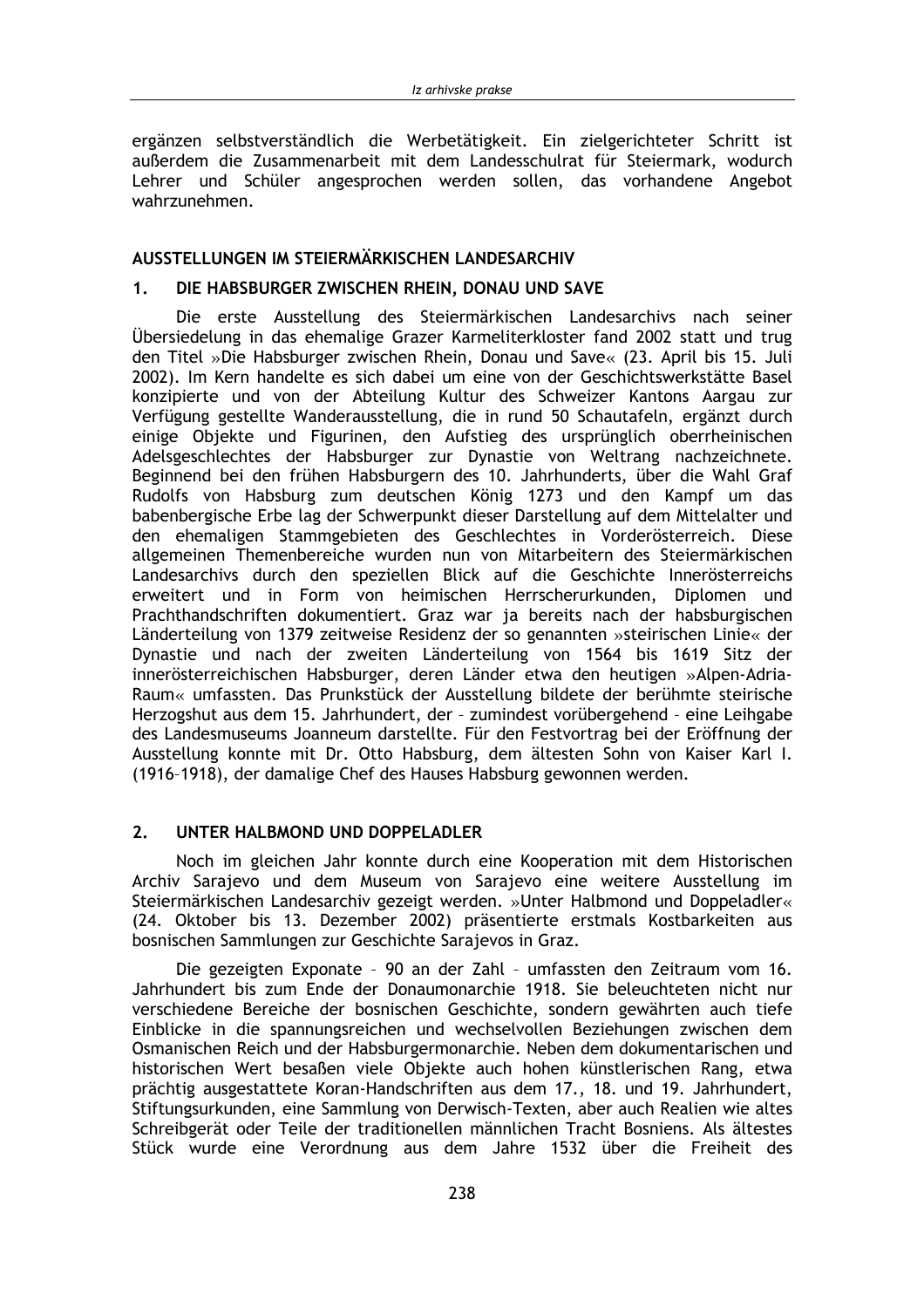Glaubensbekenntnisses aller Bewohner Sarajevos gezeigt, eine weitere Kostbarkeit bildete ein bosnisch-türkisches Wörterbuch aus dem Jahr 1798, eines der ältesten Wörterbücher für südslawische Sprachen. Zugleich mit dieser Ausstellung wurde im Steiermärkischen Landesarchiv die Publikationsreihe der Ausstellungsbegleiter begründet.

#### $3.$ **GRAZ IN FUNDEN**

Im Jahr 2003 war Graz die Kulturhauptstadt Europas. Auch die Ausstellungen im Steiermärkischen Landesarchiv stellten daher die steirische Landeshauptstadt in den Mittelpunkt. Den Anfang machte die Ausstellung »Graz in Funden« (9. Jänner bis 14. März 2003), die sich der Archäologie widmete und in Zusammenarbeit mit dem Bundesdenkmalamt und dem Institut für Archäologie der Karl-Franzens-Universität Graz gestaltet wurde.

Objekte aus mehreren Jahrtausenden, beginnend in der Urnenfelderzeit, über die Römerzeit und das Mittelalter bis herauf in die Neuzeit, wurden teilweise zum ersten Mal in der Öffentlichkeit gezeigt. Die Wahl des Themas und der Standort der Ausstellung waren im Übrigen nicht zufällig.

Als man 1997/98 den neuen Tiefspeicher für das Steiermärkische Landesarchiv im ehemaligen Karmeliterkloster baute, tauchten bei den Grabungsarbeiten unerwartet reiche Funde auf: Holzhütten eines urgeschichtlichen Dorfes und das älteste Brandgrab der Stadt, aber auch prunkvolles Tafelgeschirr aus der Zeit des Klosters im 17. und 18. Jahrhundert.

Diese Funde sowie andere Exponate von Grazer Großgrabungen, etwa vom Hauptplatz oder vom Bau des Kunsthauses, wurden aber nicht nur präsentiert, sondern auch wissenschaftlich aufbereitet und kommentiert. Dies erfolgte zum einen in einer eigenen Broschüre, zum anderen in einer mehrteiligen Vortragsreihe »Kultur-Stadt Archäologie«, die begleitend zur Ausstellung durchgeführt wurde und über den neuesten Forschungsstand der ältesten Geschichte von Graz informierte.

#### **GRAZ IM BILD**  $\overline{\mathbf{A}}$

Als zweite Ausstellung des Jahres 2003 stand »Graz im Bild«  $(8.$  April bis 11. Juli 2003) auf dem Programm. Anhand von ausgewähltem Bildmaterial aus dem Bestand des Landesarchivs wurden viele teils bekannte, teils versteckte Schönheiten der Stadt vorgestellt und näher erläutert.

Interessante »Ansichten und Einsichten« sich durch ergaben Gegenüberstellungen von Vergangenem und Gegenwärtigem und durch die Veranschaulichung von unterschiedlichen Betrachtungsweisen scheinbar gleicher Objekte.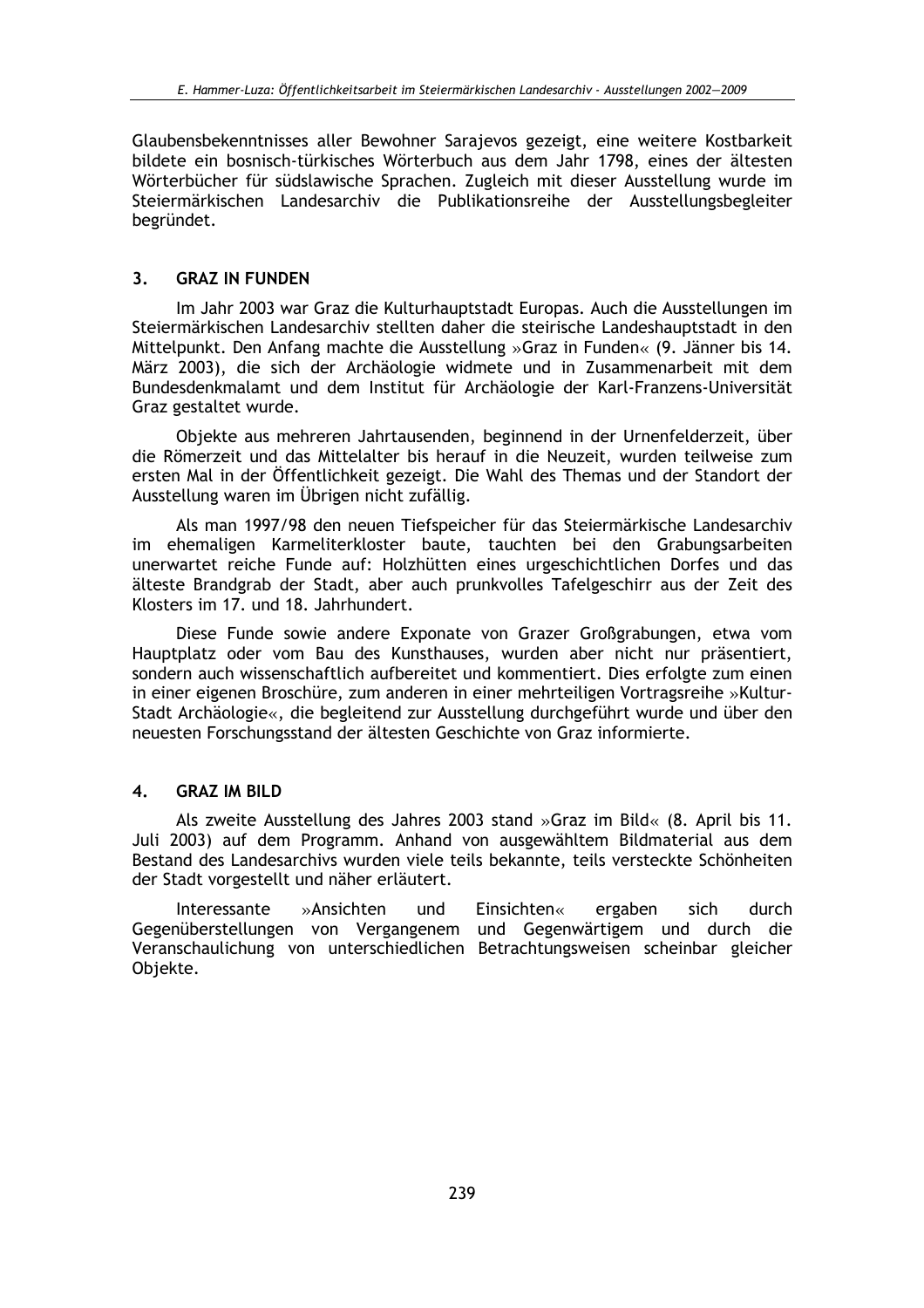

Graz, Karmeliterplatz 3 8. April bis 11. Juli 2003 Mo. Di. Do 9-17 Uhr. Mi 9-19 Uhr. Fr 9-13 Uhr Das Land Am Beginn des Bilderbogens standen mehrere Gesamtdarstellungen von Graz, nachfolgend lag das Augenmerk auf einzelnen Stadtteilen und Einzelobjekten, die in Form eines »Spazierganges« miteinander verknüpft wurden. Der zeitliche Rahmen der Ortsansichten reichte vom 16. bis zum 20. Jahrhundert, als bildliche Quellen dienten Zeichnungen, Kupfer- und Stahlstiche, Lithographien, Radierungen, Drucke, Aquarelle, Ölbilder, Fotografien sowie Stadt- und Baupläne. Sie wurden von Künstlern geschaffen, die teilweise weit über die Grenzen der Steiermark hinaus Berühmtheit erlangt haben, darunter etwa Georg Matthäus Vischer (1628-1696), Johann Nepomuk Passini (1798-1874), Conrad Kreuzer (1810-1861) oder Carl O'Lynch of Town (1869-1942).

Eine spezielle Attraktion bildete der 1788 von Franz Joseph della Porta angefertigte, im Original zwei Meter hohe Stadtplan von Graz. Insgesamt wurden in der Ausstellung fast 90

Bilder aus den Sammlungen des Steiermärkischen Landesarchivs gezeigt, ergänzend dazu vermittelten drei Modelle aus dem Grazer Stadtmuseum dreidimensionale Eindrücke von prominenten Bauwerken der Innenstadt. In einer Computerpräsentation wurden außerdem über 100 Ansichtskarten zum elektronischen Blättern bereitgestellt. Eine Begleitpublikation mit historischen Hintergrundinformationen und Künstlerbiographien rundete das Projekt ab.

#### 5. **TOD IN GRAZ**



Der Graz-Schwerpunkt wurde auch in der dritten Ausstellung des Jahres 2003 beibehalten, »Tod in Graz« (20. Oktober bis 12. Dezember 2003) behandelte verschiedenste Aspekte zum Thema Tod, Sterben und Begräbnis in der steirischen Landeshauptstadt.

Themen wie der Tod in der Urgeschichte, in der Römerzeit oder im Mittelalter wurden ebenso dargestellt wie der Tod durch Seuchen und durch Gewalt. Spezielle Berücksichtigung erfuhren außerdem die sanitätspolizeilichen Bestimmungen des aufgeklärten Staates, aber auch die fürstliche Repräsentation im Rahmen von Trauerfeiern. Neben bildlichen Darstellungen (Zeichnungen, Fotos, Pläne) und schriftlichen Quellen (Partezettel, Testamente, Inventare, Leichenpredigten) wurde diese Ausstellung durch zahlreiche Realien bereichert.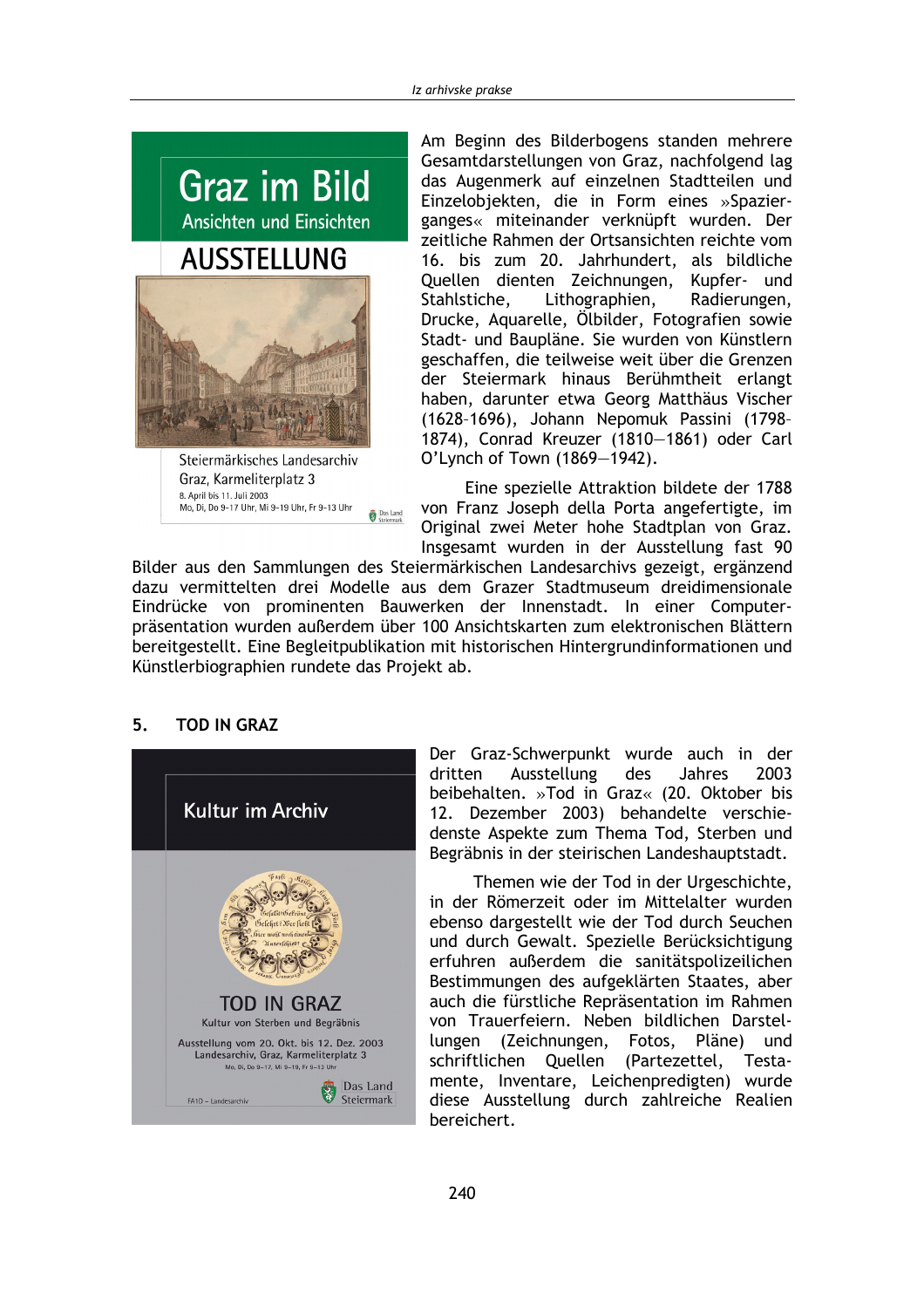In Zusammenarbeit mit meh-reren Institutionen - etwa dem Landesmuseum Joanneum, dem Stadtmuseum Graz, dem Diözesanmuseum Graz, aber auch der Städtischen Bestattung - konnten interessante und aussagekräftige Exponate wie etwa das Schwert des Grazer Stadtrichters, ein »Richtrad«, mehrere Funeralwappen, Sargkronen und Sargschlüssel präsentiert werden.

Auch Trauerkleidung und die Gewandung eines Pestarztes aus dem 17. Jahrhundert waren zu sehen. Am meisten Aufsehen unter den Ausstellungsstücken erregte aber zweifelsohne der so genannte »Josephinische Klappsarg« des Jahres 1784 aus dem steirischen Kloster Göß, einer echten Rarität: Dieser Sarg ist einer von nur mehr zwei in ganz Österreich erhalten gebliebenen Stücken seiner Art! Durch seine spezielle Konstruktion mit einer Klappe an der Unterseite erlaubte er eine oftmalige Verwendung, da nur der Leichnam, nicht aber die Holztruhe nach der Bestattung im verblieb. Zur Erläuterung dieser und anderer Besonderheiten der Grab Begräbniskultur im Wandel der Zeit diente ein wie immer reich illustrierter Ausstellungsbegleiter.

#### SIND SIE NOCH ZU RETTEN? 6.

Das Steiermärkische Landesarchiv versteht sich auch als Koordinations- und Anlaufstelle für die vielfältigen Fragen des Archiv- und Bestandsschutzes im Land, in der konkrete Hilfestellungen bei der Bekämpfung von bereits aufgetreten Schäden, einer allfälligen Restaurierung bzw. Konservierung angeboten werden. Diese Rolle wurde ab 2004 verstärkt wahrgenommen, unter anderem in der Ausstellung mit dem provokanten Titel »Sind sie noch zu retten - Konservieren und Restaurieren von Schriftgut« (28. April bis 26. November 2004). Mit Schrifttafeln, Bildern und über 40 Originalobjekten wurden zum einen die Werkstätten des Landesarchivs, also die Restaurierung, die Handbuchbinderei und das Studio für Reprographie und Medienkonvertierung, vorgestellt und deren Arbeitsweisen und Aufgabenstellungen näher erläutert. Das Phänomen des Tintenfraßes, die Auswirkungen von Schimmelpilzen und anderer Mikroorganismen, die Kunst des Anfaserns oder des Papierspaltens sowie die Rekonstruktion von alten Bindetechniken waren nur einige der angesprochenen Thematiken. Ein anderes Ziel der Ausstellung lag in der Bewussteinsbildung für die Gefährdung von Archiv- und Bibliotheksgut durch unsachgemäße Lagerung und Hantierung. In Verbindung damit wurde gezeigt, wie in der Praxis mit zum Teil einfachen Mitteln irreversible Schäden verhindert werden könnten. Zur Veranschaulichung dieser Techniken dienten ein eigenes Handbuch sowie mehrere Praxisseminare, in denen Personen aus dem Archiv- und Bibliotheksbereich, aber auch von aktenbildenden Behörden informiert und geschult wurden. Das rege Interesse zeigte die Brisanz der angesprochenen Problematik. Als Auftakt wurden in Zusammenarbeit mit dem Regionalarchiv Marburg/Maribor das Handbuch sowie die Schautafeln ins Slowenische übersetzt und die Ausstellung auf der internationalen Tagung »Conference on technical and field related problems of traditional and electronic archiving« in Radein/Radenci von 6. bis 8. April 2005 gezeigt. Anschließend war sie in den Regionalarchiven Marburg/Maribor (15. April bis 13. Mai), Pettau/Ptuj (18. Mai bis 13. Juni) Cilli/Celie (16. Juni bis 9. September) sowie im Historischen Archiv von Laibach/Ljubliana (15. September bis 21. Oktober) zu sehen, wo jeweils begleitend auch Praxisseminare veranstaltet wurden. Im Jahr darauf kam es zu einer Kooperation mit dem Historischen Archiv in Sarajevo und dem Historischen Archiv in Tuzla. Die Texte wurden ins Bosnische übersetzt, und die Exponate aus Graz zuerst zu einer Ausstellung nach Sarajevo (15. bis 22. Juni 2006)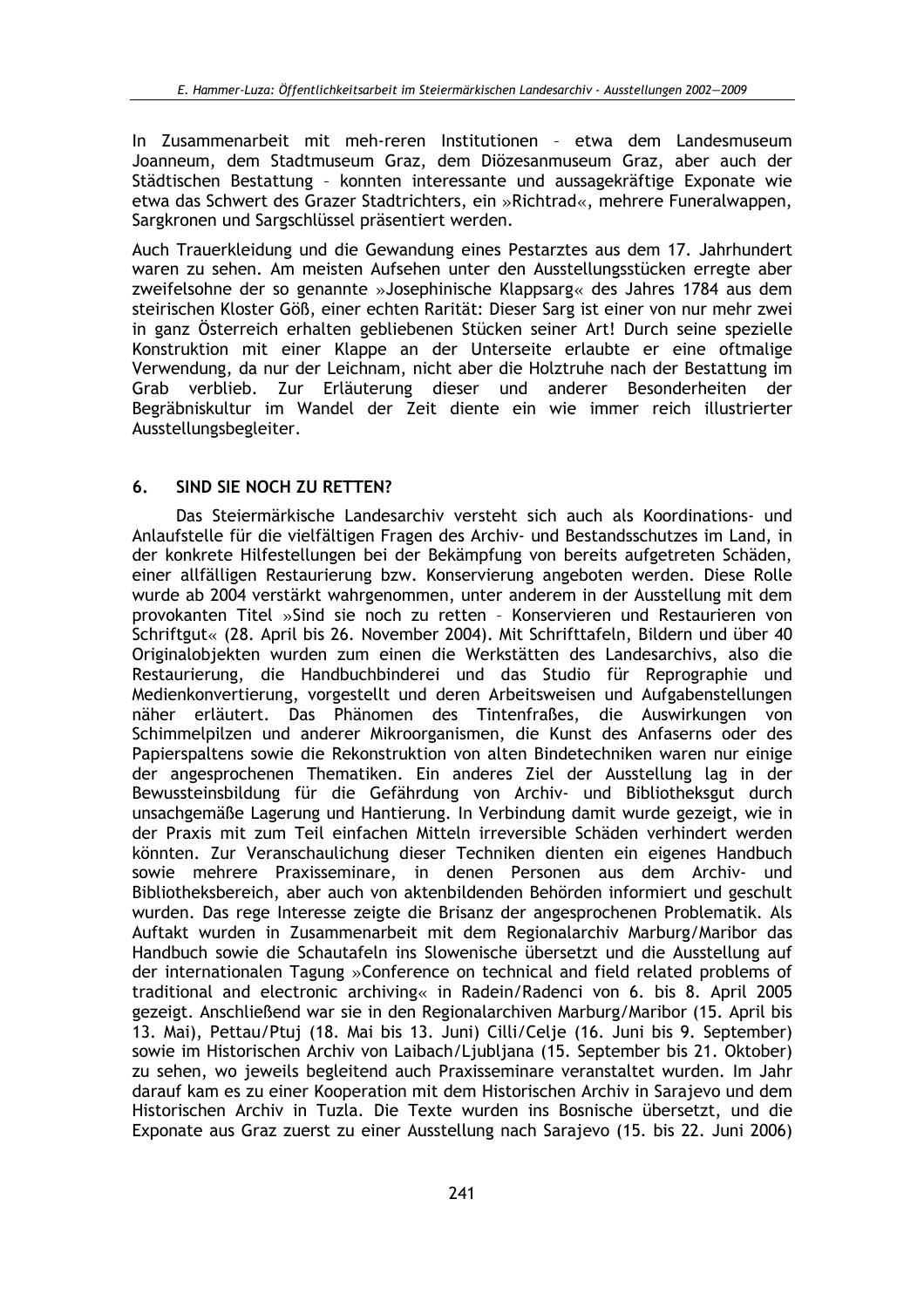und später nach Tuzla (26. bis 30. Juni 2006) gebracht, wo sie einer interessierten Öffentlichkeit präsentiert werden konnten.

#### $\overline{7}$ DIE NEUE STEIERMARK

2005 war in Österreich in mehrfacher Hinsicht ein Jubiläumsjahr: 60 Jahre Kriegsende, 50 Jahre Staatsvertrag und 10 Jahre Mitgliedschaft bei der Europäischen Union. Das gab den Anlass für eine umfassende Aufarbeitung der steirischen Geschichte der letzten Jahrzehnte unter dem Motto: »Die Neue Steiermark. Unser Weg 1945-2005«. Mit der Durchführung dieses Programms beauftragte die Steiermärkische Landesregierung das Steiermärkische Landesarchiv, das von 7. Mai bis 26. Oktober 2005 seine bisher größte Ausstellung zeigte und eine umfangreiche Publikation herausbrachte. Auf rund 700 Quadratmetern Schaufläche wurden alle wichtigen Themenbereiche angesprochen, welche die Steiermark von der Nachkriegszeit an bis zur Gegenwart geprägt haben. Die triste Situation nach 1945, die Bedeutung des Staatsvertrages 1955, das Entstehen des Bundesheeres, die Veränderungen in Politik, Verwaltung und Justiz, die Leistungen in Wissenschaft, Wirtschaft und Verkehr, aber auch Alltagsleben, Unterhaltung und Kunst wurden in eindrucksvollen Szenarien rekonstruiert und dargestellt. Eine Fülle von Leihgaben sorgte für Authentizität, sei es nun die Uniform eines britischen Militärpolizisten, ein »Notradio« von 1946, die Menükarte vom Festbankett nach der Unterzeichnung des Staatsvertrages, eine Seilbahngondel aus den 1960er Jahren, ein nachgebautes Wohnzimmer aus den 1970er Jahren oder der Siegerschi einer steirischen Abfahrtsweltmeisterin 2002. In Zusammenarbeit mit dem Österreichischen Rundfunk. der die Ausstellung medial begleitete, wurden außerdem mehrere Originalfilme und Dokumentationen zur Zeitgeschichte präsentiert. Ergänzend zu dieser Zentralausstellung in Graz trat das Steiermärkische Landesarchiv als Partner bei zwölf Regionalausstellungen in der ganzen Steiermark auf und stellte jeweils eine Kernausstellung bereit, die vor Ort adaptiert wurde. Den Abschluss fand das Programm mit drei Podiumsdiskussionen mit Zeitzeugen und Protagonisten aus Politik, Wirtschaft und Kultur sowie einem wissenschaftlichen Symposion.

#### 8. DIE KUNST DES ARCHIVIERENS

Im November 2007 wurde der 33. Österreichische Archivtag mit dem Thema »Archive als Dienstleister in der Informationsgesellschaft« im Steiermärkischen Landesarchiv abgehalten. Gleichzeitig gab es das 40-jährige Jubiläum des Verbandes Österreichischer Archivarinnen und Archivare (VÖA) zu feiern. Diese beiden Ereignisse wurden zum Anlass genommen, eine Ausstellung mit dem Titel »Die Kunst des Archivierens« (8. November 2007 bis 9. Mai 2008) zu gestalten. Inhaltlich spannte sich der Bogen von den Anfängen der Archive bis hin zum digitalen Archiv, von der Bewertung des Schriftgutes bis zur Langzeitarchivierung der ausgewählten Dokumente.

Die Geschichte des Archivwesens vom Schatzgewölbe bis zum modernen Regalsystem wurde ebenso unter die Lupe genommen wie Standards moderner Archivbauten oder Schutzmaßnahmen gegen Brand- oder Wasserschäden. Ein weiterer Schwerpunkt lag natürlich auf der steirischen Archivlandschaft und dem Steiermärkischen Landesarchiv, wobei einige der in Graz verwahrten Schätze darunter die Georgenberger Handfeste (1186) als erste Verfassungsurkunde des Landes, die Gösser Gründungsurkunde mit der älteste Goldbulle eines deutschen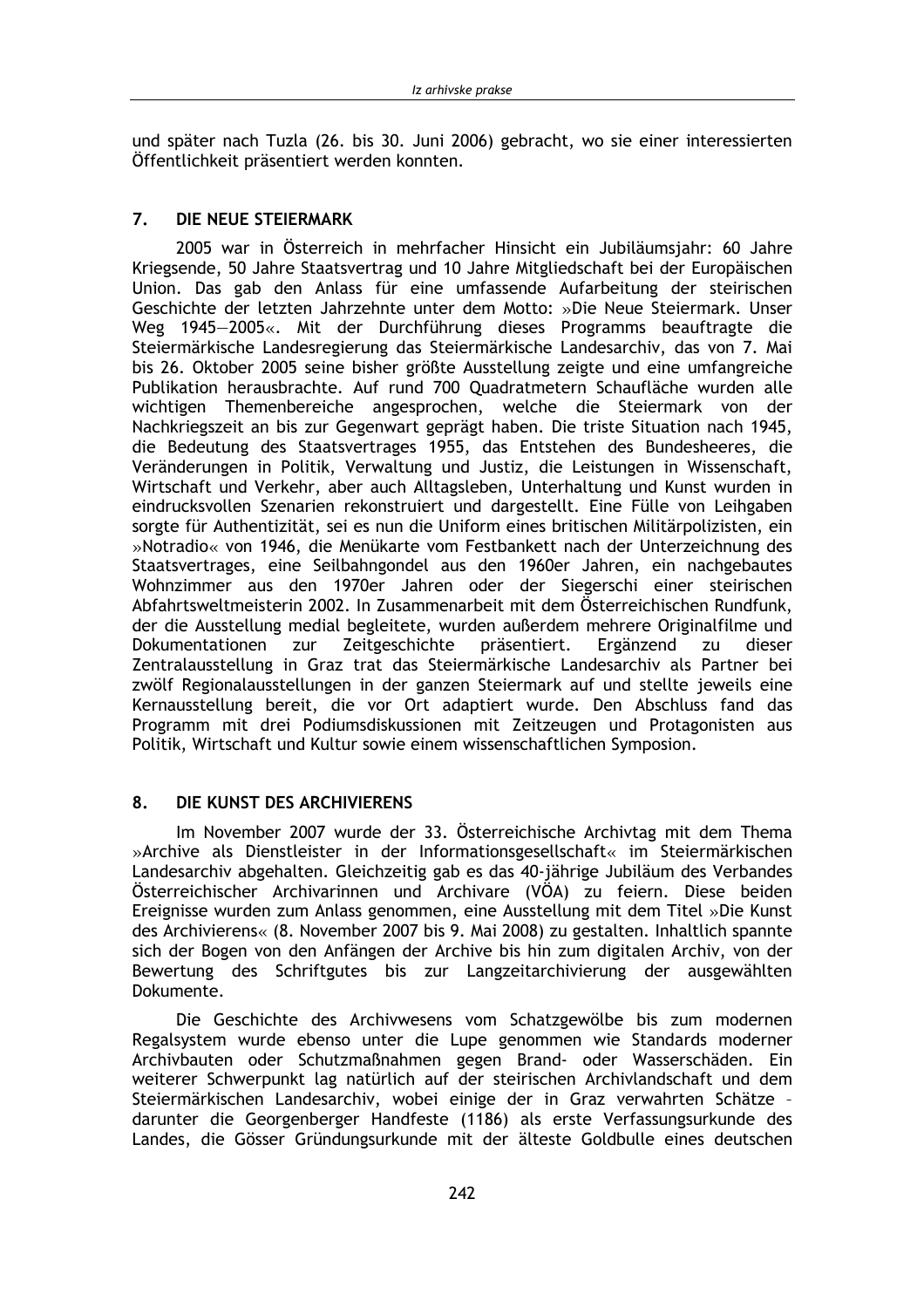Kaisers (1020) oder ein Vergil-Fragment aus dem 9. Jahrhundert - in Wort und Bild vorgestellt wurden.

Im Zentrum der Ausstellung konnte sogar ein historischer Archivraum aus dem ausgehenden 19. Jahrhundert nachgebaut werden. Unter den Originalmöbeln befand sich auch ein speziell konstruierter Urkundenkasten, der auf der Wiener Weltausstellung 1873 prämiert worden war. Begleitend wurde eine Art Kompendium der steirischen Archivgeschichte und Archivwissenschaft herausgegeben.

#### 9. **NOVEMBER 1918**

Aus gegebenem Anlass eröffnete das Steiermärkische Landesarchiv im November 2008 die Ausstellung »November 1918 - Die Steiermark zwischen Monarchie und Republik« (5. November 2008 bis 15. März 2009).



Der Erste Weltkrieg mit dem bisher unvorstellbar gewesenen Grauen seiner Kampfhandlungen, das Ende des Kaisertums, das Zerbrechen eines Großreiches - all das bedeutete einen radikalen Bruch mit den selbstverständlichen Konstanten der Vergangenheit, verbunden mit einem ungewissen Gang in die Zukunft. Gerade für die Steiermark war die Frage der Grenzziehung gegen den SHS-Staat im Süden von existenzieller Bedeutung, was anhand von Originaldokumenten - Denkschriften für die Friedenskonferenz von St. Germain 1919 oder Karten mit projektierten Grenzverläufen - eindrucksvoll dargestellt wurde. Neben den Veränderungen in Politik und Verwaltung wurden den Ausstellungsbesuchern vor allem die Nöte des Alltagslebens durch den totalen wirtschaftlichen Zusammenbruch nach Kriegsende 1918 nahe gebracht: Lebensmittelkarten, Schwarzhandel, Ersatzmittel und Notgeld bestimmten das Bild. Kleines Zeichen der Hoffnung war einzig der Kulturbetrieb, der trotz widrigster Umstände ungebrochen blieb. Neben Originalfotografien aus dem Ersten Weltkrieg und der ersten Nachkriegszeit, die im digitalen Fotorahmen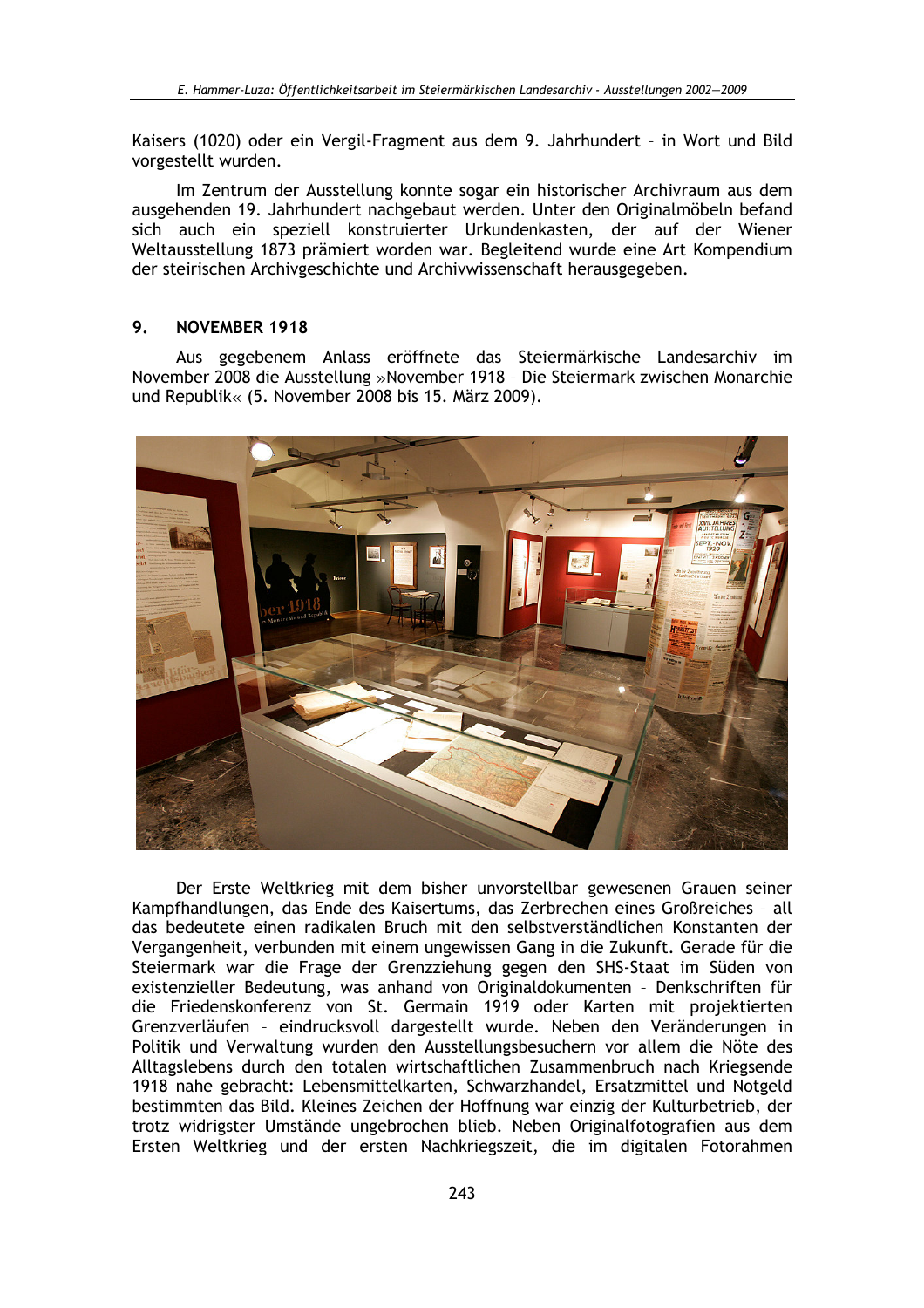präsentiert wurden, vermittelten auch zahlreiche Hörproben von Zeitdokumenten des Jahres 1918 - etwa die Verzichtserklärung von Kaiser Karl I. auf jeden Anteil an den Staatsgeschäften oder der Treueeid der Volkswehr auf den neuen Staat Deutschösterreich - einen lebendigen Eindruck des Geschehens.

### **AUSBLICK**

Ausstellungstätigkeit wird auch in Zukunft ein fester Bestandteil der Archivarbeit in der Steiermark bleiben. Anlässlich des Gedenkjahres 2009 zu Erzherzog Johann von Österreich (1782-1859) gestaltet das Steiermärkische Landesarchiv gerade eine Ausstellung mit dem Titel »Erzherzog Johann - Mensch und Mythos«. Der Bogen reicht hier von der Familie dieses Habsburgers über seine verschiedenen Tätigkeiten und Leistungen in Militär, Politik, Wirtschaft, Wissenschaft und Kultur bis hin zu seinem Nachwirken bzw. Nachleben. Begleitend zur Ausstellung wird ein Beitragsband herausgegeben, am Eröffnungstag findet außerdem ein Symposion zum Thema statt. Gestaltend wirken die Mitarbeiter des Steiermärkischen Landesarchivs, aber auch Wissenschafter der Universität Graz sowie Mitglieder der Familie Meran. Auch für 2010 ist bereits eine Ausstellung ins Auge gefasst, sie trägt den Arbeitstitel »Archiv und Fotografie«.

### **LITERATURHINWEISE**

- Peter Wiesflecker: Archiv und Öffentlichkeit am Beispiel des Steiermärkischen Landesarchivs (Arhiv i javnost na primjeru zemaljskog arhiva štajerske). In: Arhivska Praksa 4, Tuzla 2001, 91-100.
- Elisabeth Schöggl-Ernst: Der Beitrag der Archive zur Kulturarbeit des Landes (Doprinos arhivistike kulturnoj slici države). In: Atlanti 13/1 (Maribor 2004), 11-15.
- Unter Halbmond und Doppeladler. Kostbarkeiten aus bosnischen Sammlungen zur Geschichte Sarajevos. Ausstellung im Steiermärkischen Landesarchiv in Graz 24. Oktober bis 13. Dezember 2002, Graz 2002 (= Steiermärkisches Landesarchiv, Ausstellungsbegleiter 1).
- Graz in Funden. Archäologie in der Kulturhauptstadt. Ausstellung im Steiermärkischen Landesarchiv in Graz 9. Jänner bis 14. März 2003, Graz 2003 (= Steiermärkisches Landesarchiv, Ausstellungsbegleiter 2).
- Graz im Bild. Ansichten und Einsichten, Graz 2003 (= Veröffentlichungen des Steiermärkischen Landesarchivs  $31.$
- Tod in Graz. Kultur von Sterben und Begräbnis. Ausstellung im Steiermärkischen Landesarchiv in Graz 20. Oktober bis 12. Dezember 2003, Graz 2003 (= Steiermärkisches Landesarchiv, Ausstellungsbegleiter 3).
- Sind sie noch zu retten? Konservieren und Restaurieren von Schriftgut. Ausstellung im Steiermärkischen Landesarchiv in Graz vom 28. April bis 26. November 2004. Ausstellungsbegleiter, Graz 2004 (= Steiermärkisches Landesarchiv, Ausstellungsbegleiter 4).
- Die Neue Steiermark. Unser Weg 1945-2005, hg. v. Josef RIEGLER, Redaktion v. Elisabeth SCHÖGGL-ERNST, Graz 2005 (= Veröffentlichungen des Steiermärkischen Landesarchivs 33).
- Die Kunst des Archivierens, hg. v. Josef RIEGLER. Ausstellung im Steiermärkischen Landesarchiv in Graz, November 2007 bis Mai 2008, Graz 2007 (= Ausstellungsbegleiter 5).
- November 1918. Die Steiermark zwischen Monarchie und Republik, hg. v. Josef RIEGLER, Graz 2008 (= Ausstellungsbegleiter 6).